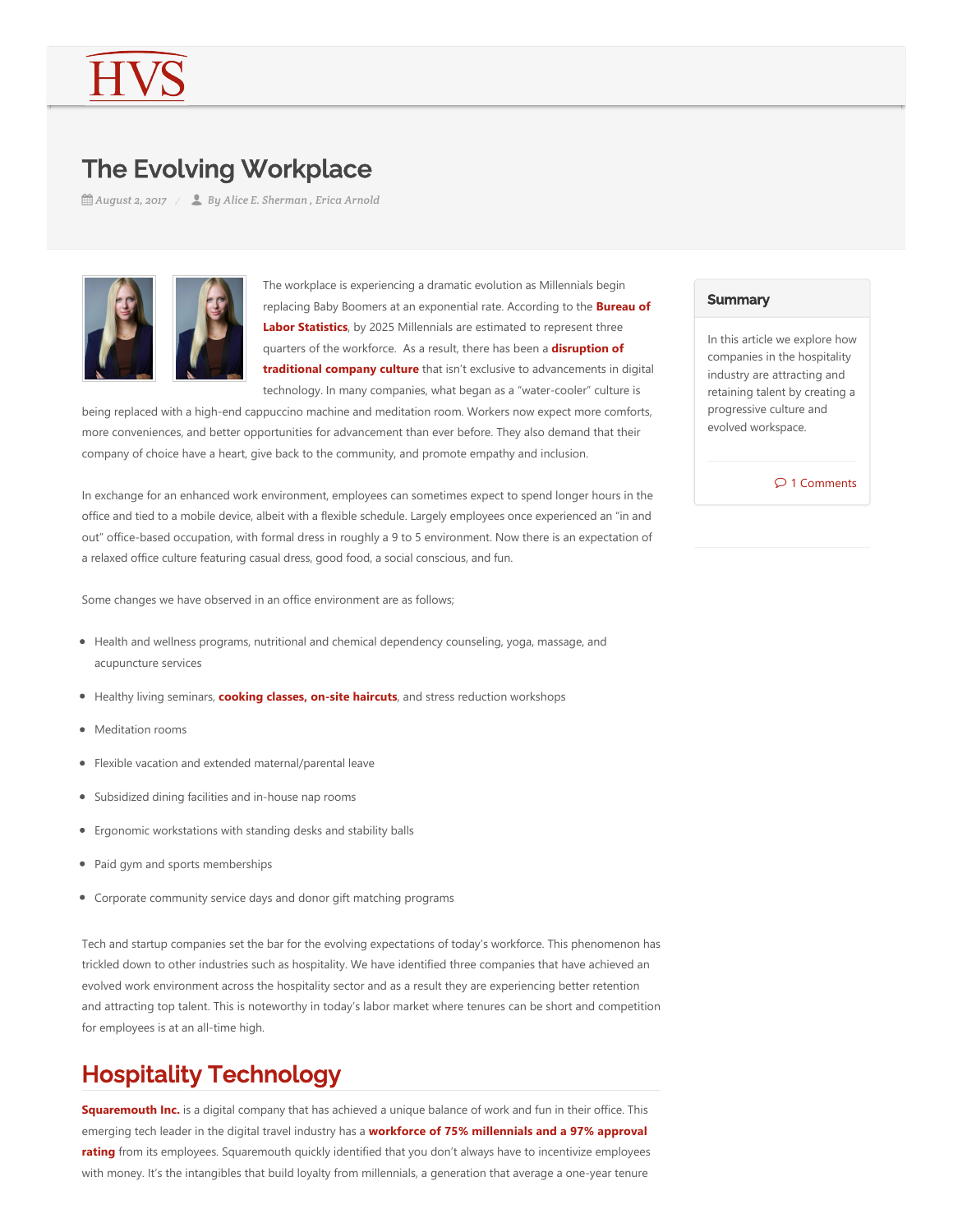with a company.

Some of the ways Squaremouth has created a favorable work environment are:

- Unlimited paid vacation each year
- Quarterly profit sharing
- Company-paid trips
- Personal use of the company boat
- Weekly lunches and happy hours
- Sponsored continued education
- Casual dress
- Open office concept
- Beer on tap at the office

Squaremouth's Florida headquarters also features arcade games and a snooker table employees can use at their leisure. According to their website, Squaremouth employees enjoy a relaxed corporate atmosphere where one can sit shoeless at his/her desk. Colleagues are also seen as friends, the office is fun, and due to a promote from within culture, employees have little incentive to look elsewhere for career advancement.

### Hotels

**Kimpton Hotels** has always boasted a unique and engaging culture, and the hotel company continues to evolve its workplace to attract top talent. Named the 14th best place to work by **Fortune's 100 Best Companies**, Kimpton's employees thrive in a flexible and inclusive environment with an empathetic culture. Of Kimpton's 8,142 employees, **94% say their opinions are heard, they are celebrated as individuals, and that they are proud to work for the company**.

According to Ginny Too, Kimpton's SVP of People and Culture, this is a conscious effort made by the company to set them apart as an employer of choice. She says, "*What makes Kimpton a great place to work is that we hire people with passion and heart. There's no book that outlines how we demonstrate empathy and connect with one another, so it's imperative that we attract people who share these qualities. Our leaders continue to reinforce this through role modeling and coaching. That's what helps foster a culture of heartfelt care with our guests and between employees*."

Kimpton offers flexible schedules (when possible), allows employees to bring pets to work, and has an **on-site fitness center, fully‐paid sabbaticals, benefits for same‐sex couples, and partial college tuition reimbursement**.

Other benefits include:

- Pet bereavement leave
- Children and elderly backup care
- Six weeks of paid maternal and paternal leave
- Free snacks and beverages during the day
- Free lunch daily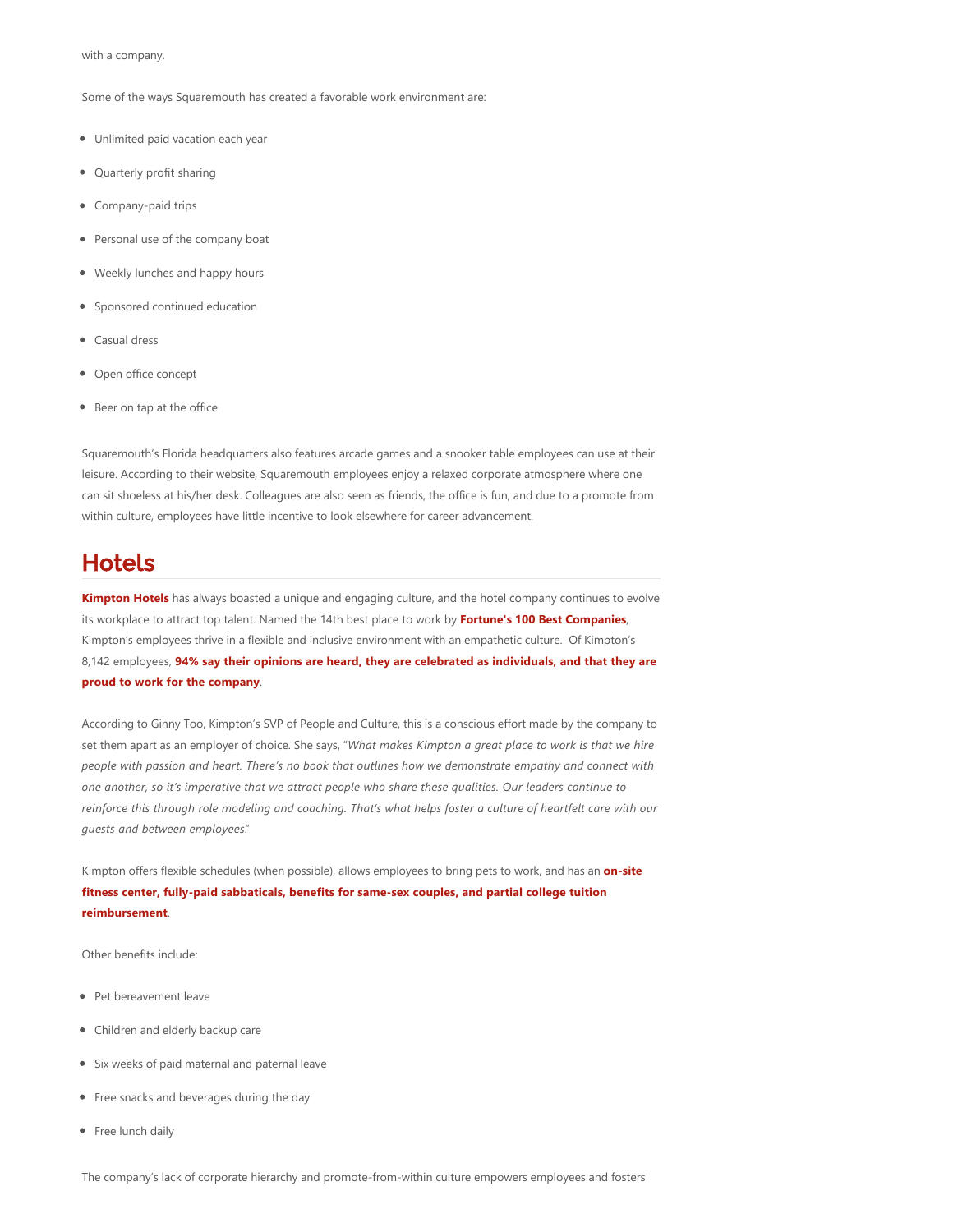loyalty.

Early on Kimpton recognized that a growing standard for corporate culture is an ethical environment that gives back to the community. Ms. Too stated, "*Today's employees are interested in working for companies that mirror their core values. Kimpton's corporate social responsibility practices have been a fundamental pillar of our culture. Our focus areas include individuality and inclusiveness, health and wellness, and the environment – all of which resonate and are driven by our passionate employees*."

## **Restaurants**

According to an Associated Press-Gfk poll, Millennials are more likely to say that citizens have a "very important obligation" to volunteer. Millennials have been exposed to volunteering and fundraising in more areas of their life than their older generation counterparts. **One of those areas is their place of work, where employee volunteer days and giving programs are becoming more common**. "*According to the 2014 Millennial Impact Report, one‐third of millennials surveyed said their companies' volunteer policies affected their decision to apply for a job, 39% said that it influenced their decision to interview, and 55% said that such policies played into their decision to accept an offer*," as stated by **Forbes**.

**Texas Roadhouse** has a company culture of people and community first. With almost 500 restaurants in 49 states and five countries, Texas Roadhouse employs 48,000 people, of whom 94% "feel good" about how the company contributes to their community.

In 2002, Texas Roadhouse created **Andy's Outreach Fund, a non‐profit charitable trust to help employees during medical emergencies, death, fire, natural disasters, personal injuries or crises, and financial hardships**. Since its inception, Andy's Outreach has benefited more than 5,000 employees and has given employees over \$5.3 million during times of crisis. The nonprofit has a separate school supply program to furnish everything an employee's child may need for school as well.

Texas Roadhouse's commitment to establishing a unique and inclusive company culture is evident both in their corporate office and individual restaurants. At its inception the Texas Roadhouse team made sure to implement a culture of family and fun into their organization.

"*Our break room was this tiny kitchen in the corner. Every Friday, Kent [Taylor, founder of Texas Roadhouse], would wheel a cooler in full of beer. At three o'clock, we'd sit and have a few beers and talk about what was going on. We still do those social events where we all get together, even as big as we are. I think that's the one thing we've really worked hard at — to make sure we're keeping that culture alive*," says Senior Investor Relations Director, Tanya Robinson. To perpetuate this endeavor each restaurant has a **"fun budget" so they can go bowling, throw pizza parties, and ensure that their environment is a balance of social and work**.

In an article in **Harvard Business Review**, Tony Schwartz notes that a key concern for employers is "how to best attract, manage, and retain **Millennials**, who now represent the largest generation in the workforce, expect more flexibility in the way they work, and prefer to work for employers with a mission that goes beyond maximizing profit".

Fueled by a deluge of Millennial employees, companies are adapting to changing expectations of dress, offered amenities, workspace, benefits, and corporate culture. We have observed that a stodgy formal office environment is a thing of the past. Younger employees are attracted to companies with a more compassionate, holistic, and even fun environment prompting some organizations to play catch up.